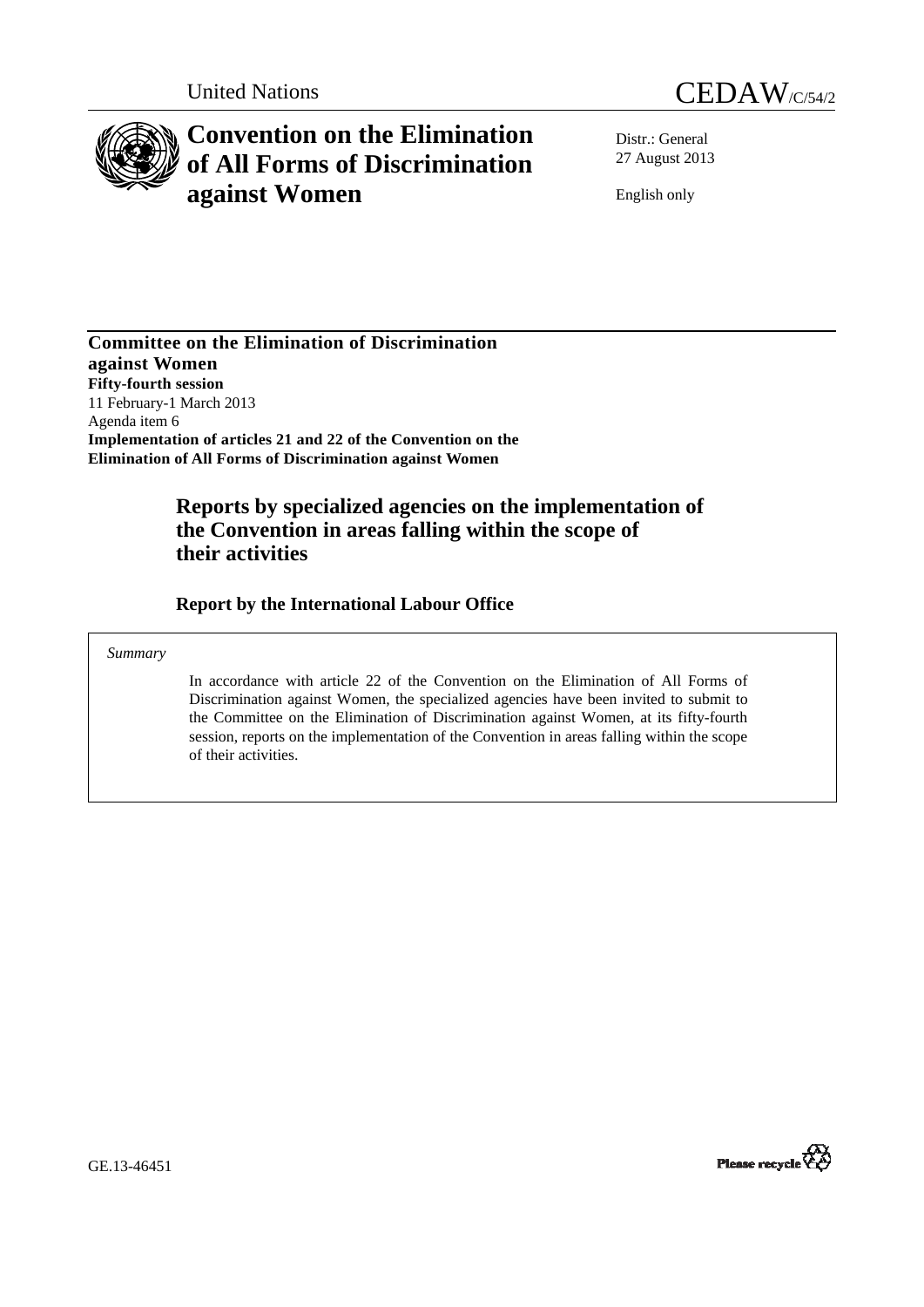### **CEDAW/C/54/2**

# Contents

|                |              | Paragraphs Page |    |
|----------------|--------------|-----------------|----|
| $\mathbf{I}$ . | Introduction | $1-5$           | 3  |
| II.            |              | $6 - 91$        | 4  |
|                | Angola       | $6 - 17$        | 4  |
|                | Austria      | $18 - 28$       | 6  |
|                | Cyprus       | $29 - 43$       |    |
|                | Greece       | $44 - 56$       | 10 |
|                | Hungary      | $57 - 69$       | 13 |
|                | Pakistan     | $70 - 78$       | 14 |
|                |              | 79–81           | 16 |
|                |              | $82 - 91$       | 16 |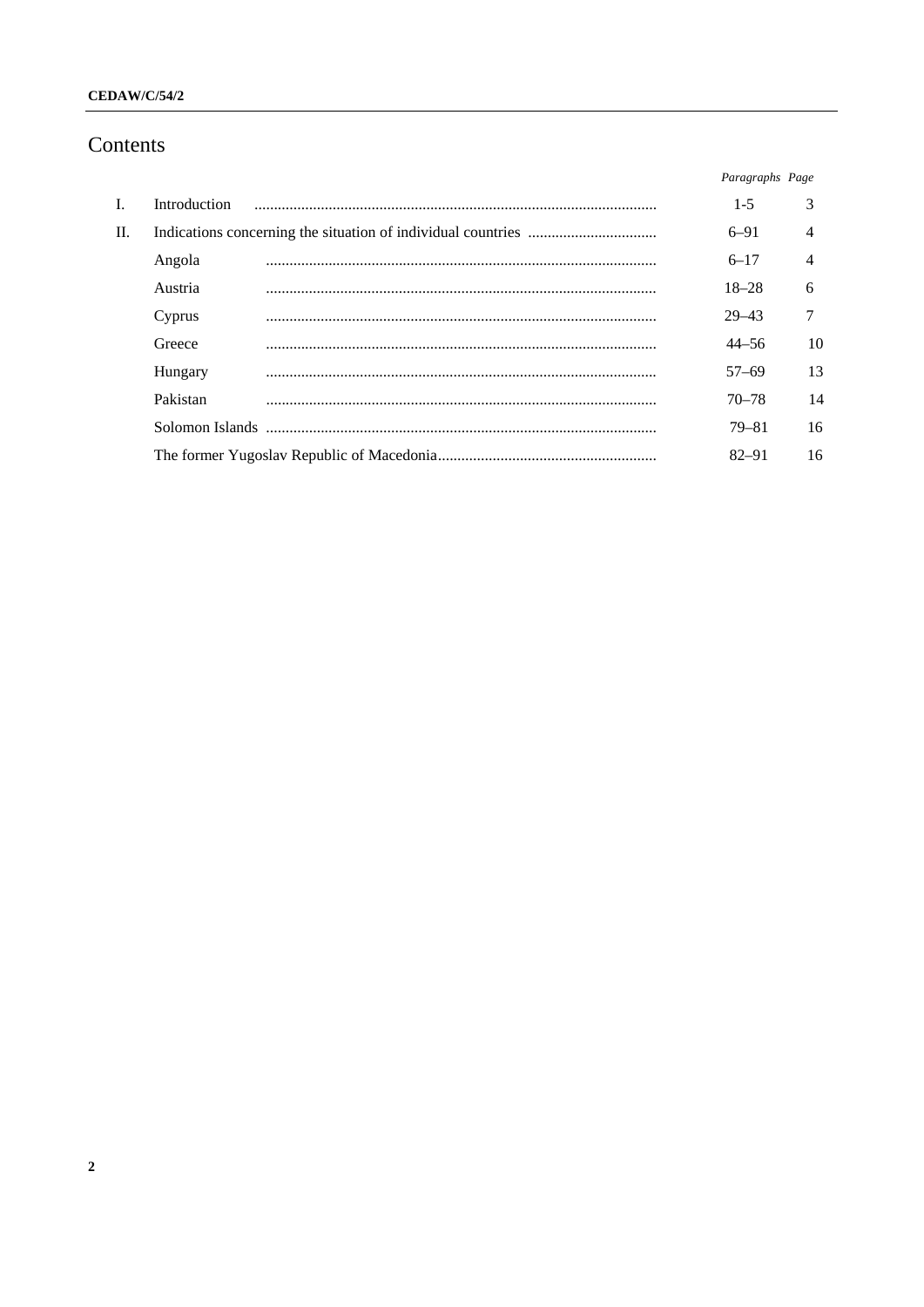### **I. Introduction**

1. The provisions of article 11 of the Convention on the Elimination of All Forms of Discrimination against Women are dealt with in a number of International Labour Organization (ILO) conventions. Of the 189 conventions adopted so far, the information in this report relates principally to the following:

- No. 100 (1951) concerning Equal Remuneration, which has been ratified by 171 member States
- No. 111 (1958) concerning Discrimination in Respect of Employment and Occupation, which has been ratified by 172 member States
- No. 156 (1981) concerning Equal Opportunities and Equal Treatment for Men and Women: Workers with Family Responsibilities, which has been ratified by 42 member States

2. Where applicable, reference is made to a number of other conventions which are relevant to the employment of women:

*Forced labour* 

- No. 29 (1930) concerning Forced or Compulsory Labour
- No. 105 (1957) concerning the Abolition of Forced Labour
- *Child labour* 
	- No. 138 (1973) concerning Minimum Age for Admission to Employment
	- No. 182 (1999) concerning the Prohibition and Immediate Action for the Elimination of the Worst Forms of Child Labour

*Freedom of association* 

- No. 87 (1948) concerning Freedom of Association and Protection of the Right to Organise
- No. 98 (1949) concerning the Application of the Principles of the Right to Organise and to Bargain Collectively

*Employment policy* 

- No. 122 (1964) concerning Employment Policy
- No. 142 (1975) concerning Vocational Guidance and Vocational Training in the Development of Human Resources

#### *Maternity protection*

- No. 3 (1919) concerning the Employment of Women before and after Childbirth
- No. 103 (1952) concerning Maternity Protection (Revised 1952)
- No. 183 (2000) concerning the revision of the Maternity Protection Convention (Revised), 1952

*Night work* 

- No. 89 (1948) concerning Night Work of Women Employed in Industry (Revised 1948), and its Protocol of 1990
- No. 171 (1990) concerning Night Work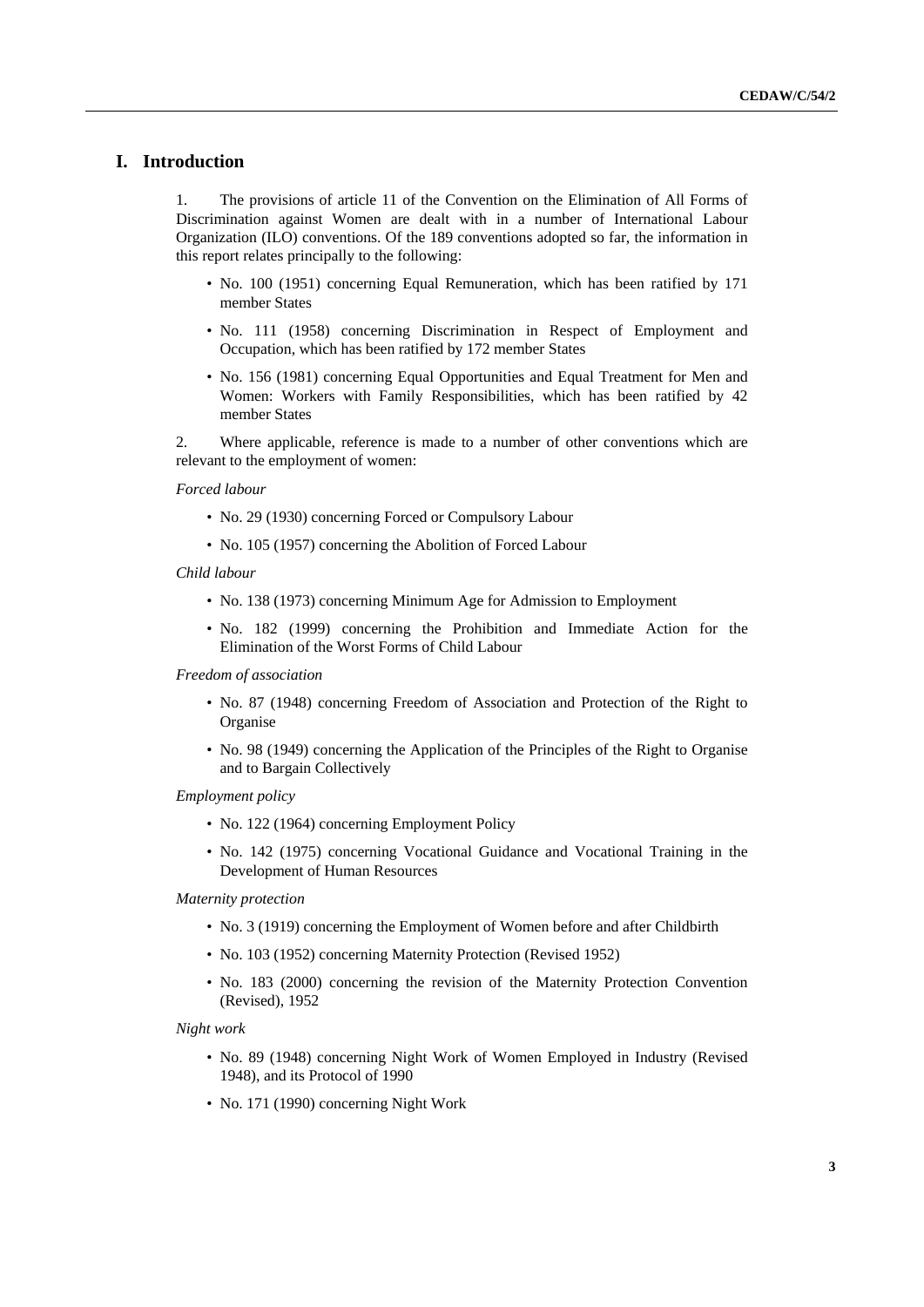#### *Underground work*

• No. 45 (1935) concerning the Employment of Women on Underground Work in Mines of all Kinds

#### *Migrant workers*

- No. 97 (1949) concerning Migration for Employment (Revised 1949)
- No. 143 (1975) concerning Migrations in Abusive Conditions and the Promotion of Equality of Opportunity and Treatment of Migrant Workers

#### *Part-time work*

• No. 175 (1994) concerning Part-Time Work

*Home work* 

• No. 177 (1996) concerning Home Work

#### *Domestic workers*

• No. 189 (2011) concerning decent work for domestic workers

3. The application of ratified conventions is supervised by the ILO Committee of Experts on the Application of Conventions and Recommendations (hereinafter the Committee of Experts), a body of independent experts from around the world, which meets annually. The information submitted in part II of the present report consists of summaries of observations and direct requests made by the Committee. Observations are comments published in the Committee' annual report – produced in English, French and Spanish – which are submitted to the Committee on the Application of Standards of the International Labour Conference. Direct requests (produced in English and French – and in the case of Spanish-speaking countries, also in Spanish) are not published in book form, but are made public. At a later date, they are published in the ILO database of supervisory activities, NORMLEX.

4. The information below sets out brief references to the much more detailed comments made by the ILO supervisory bodies. The relevant comments of the Committee of Experts referred to in part II are available at<http://www.ilo.org/dyn/normlex/en/>.

5. It will be noted that the Committee of Experts in its own comments often includes references to the information submitted by Governments to the Committee on the Elimination of Discrimination against Women (CEDAW) or to the other United Nations treaty bodies, as well as to reports issued by these bodies.

#### **II. Indications concerning the situation of individual countries**

#### **Angola**

6. Among the relevant ILO Conventions, Angola has ratified Conventions Nos. 100 and 111. It has also ratified Conventions Nos. 29, 45, 87, 89, 98, 105, 138 and 182.

7. *Comments made by the ILO supervisory bodies*. The pending comments of the Committee of Experts relevant to the provisions of the Convention on the Elimination of All Forms of Discrimination against Women relate to the Conventions cited below.

8. *Convention No. 100*. In its 2011 observation, the Committee of Experts noted with regret that for a number of years the Government's reports had failed to respond to the points raised in the Committee's comments, including on activities to raise awareness and understanding among workers, employers, labour inspectors and other enforcement officers regarding the equal pay process under the General Labour Act of 2000.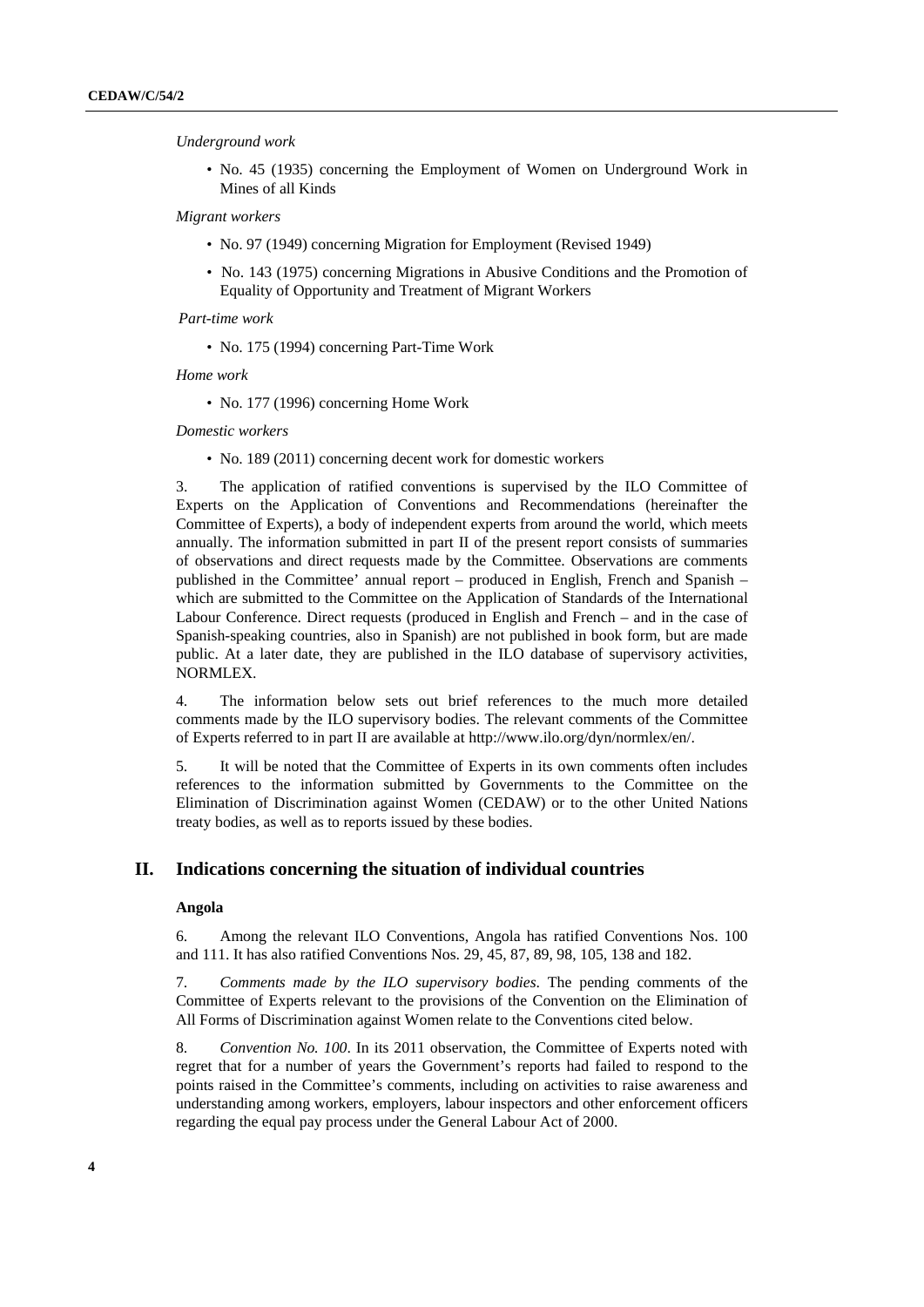9. In its 2011 direct request, the Committee of Experts once again asked the Government to provide information on the measures taken or envisaged to address the occupational segregation of women in both the public and the private sectors and to promote their access to better paid and higher status jobs and managerial positions, including through the promotion of greater access of women to education and training.

10. With regard to the application of section 164 (2) and (3) of the General Labour Act, which provided that the different components of the employee's remuneration must be fixed pursuant to methods that were identical for both men and women workers, and that job evaluation criteria utilized must be the same for workers of both sexes, the Committee of Experts asked the Government to provide information regarding the methods of job evaluation used to determine rates of remuneration in the public and private sectors. Noting the adoption of Decree No. 30/08 of 2 May 2008 updating the minimum wage for major economic categories, the Committee asked the Government to indicate how it ensured that minimum wage rates fixed for female-dominated occupations or sectors were not set below the level of rates applying to male-dominated occupations involving work of equal value.

11. *Convention No. 111.* In its 2011 observation, the Committee of Experts recalled the comments submitted by the National Union of Angolan Workers related to cases of age discrimination. The Committee noted the Government's indication that the maximum age for eligibility to work in the public service was 35 years. The Committee considered that such a requirement was likely to be indirectly discriminatory against women as it might particularly affect women wishing to enter or re-enter the labour market following an absence for maternity leave and child rearing. In this respect, the Committee encouraged the Government to take measures to ensure that women were not indirectly discriminated against in access to employment due to the maximum age requirement.

12. With regard to women's participation in the labour market, the Committee of Experts hoped that the Government would take the necessary measures to improve the collection of data so as to include information on the representation of men and women in the different industries and occupations, as well as indications as to the representation of women in decision-making positions and the share of men and women considered to work in the informal economy.

13. In its report the Government stated that violations of the non-discrimination provisions occurred particularly in the private sector where imbalances in participation in decision-making positions and a tendency to exclude women during and after maternity leave could be observed. The Government previously reported that gender-based discrimination also existed in the informal economy. As noted by the Committee previously, there was also a significant gender imbalance in the judiciary and as regards management positions in the civil service.

14. The Government stated that it was difficult to measure the incidence of genderbased discrimination as women did not file petitions or complaints due to shortcomings in the "legal culture". The Committee of Experts encouraged the Government to continue and intensify its efforts to raise awareness and understanding of the principle of nondiscrimination and the related legislation among men and women. Given the reports of discrimination based on sex and pregnancy in the private sector, the Committee requested the Government to indicate the measures taken or envisaged to enhance the capacity of the labour inspectorate and other competent authorities to identify and address discrimination in employment and occupation. The Committee considered that the Government should take specific and proactive measures to promote and ensure equality of opportunity and treatment of women in the civil service, including the judiciary.

15. In its 2011 direct request, the Committee of Experts noted that the Government's report contained no reply to its previous comments. The Committee therefore repeated its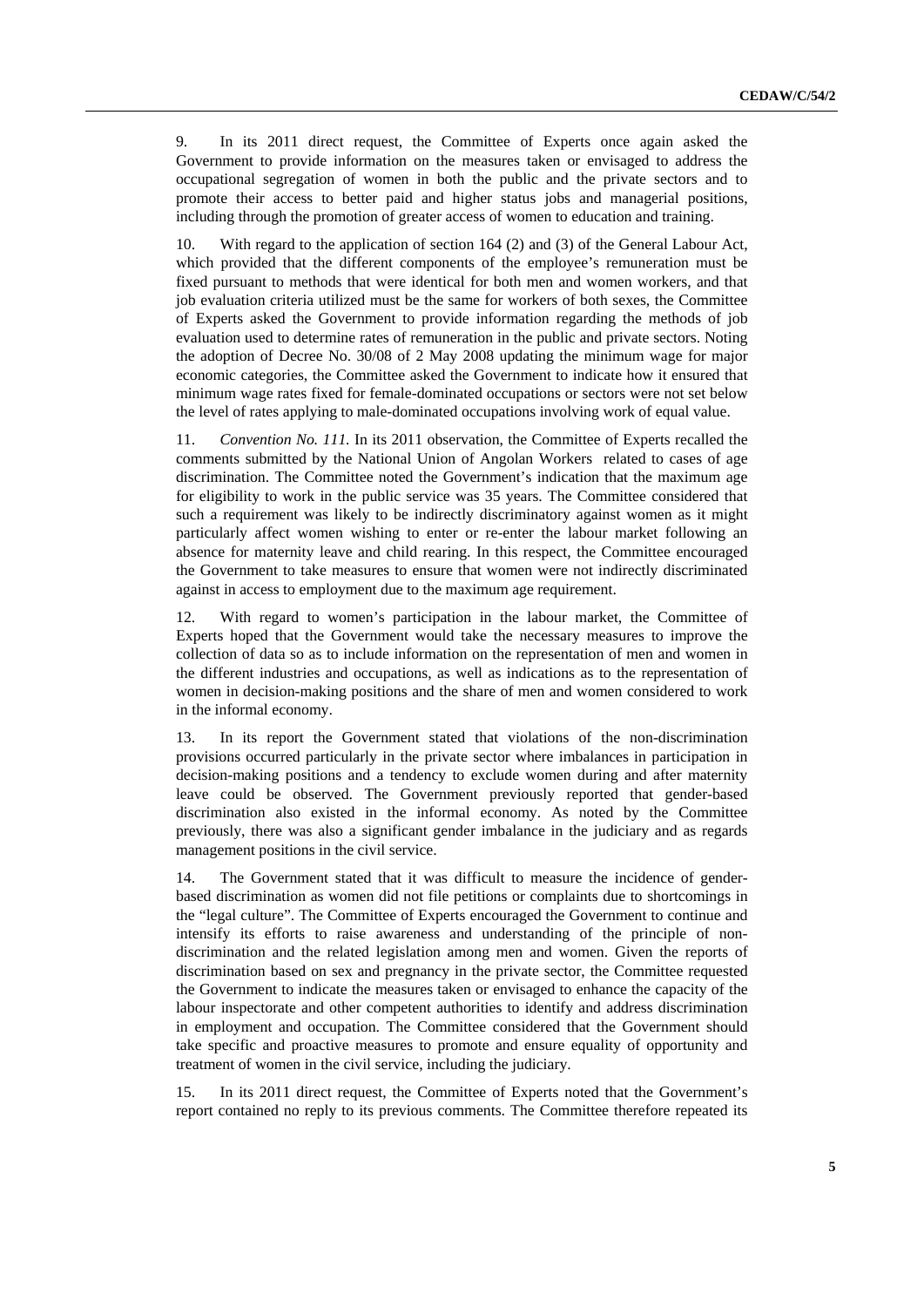previous request, recalling that casual workers and family workers were excluded from the scope of General Labour Act No. 2/00 (sect. 2 (d) and (e)). The Committee asked the Government to clarify whether the term "family work" in section 2 (d) referred to work performed by a member of the family or whether it referred to a non-family member working as a household employee.

16. The Committee of Experts noted the Government's indication that no records were available concerning cases of sexual harassment at the workplace. To prevent acts of violence and sexual harassment at the workplace, the Ministry of Family and Women's Empowerment had set up family counselling centres where experts such as psychologists and lawyers provided counselling services for victims of violence and sexual harassment.

17. The Committee of Experts recalled that section 269 (4) of the General Labour Act stated that a list of the jobs that women were precluded from performing was established by an executive decree issued jointly by the Ministries of Labour and Health. The Committee reminded the Government that protective measures with regard to women based on stereotypical perceptions of their abilities and their role in society violated the principle of equality of opportunity and treatment. The Committee requested the Government to take the necessary steps to ensure that protective measures for women were strictly limited to maternity protection.

#### **Austria**

18. Among the relevant ILO Conventions, Austria has ratified Conventions Nos. 100, 111 and 156. It has also ratified Conventions Nos. 29, 87, 98, 105, 122, 138, 142, 182 and 183.

19*. Comments made by the ILO supervisory bodies*. The pending comments of the Committee of Experts relevant to the provisions of the Convention on the Elimination of All Forms of Discrimination against Women relate to the Conventions cited below.

20. *Convention No. 100.* In its 2009 observation, the Committee of Experts noted that the gross annual income of women employed full-time for 2007 had been some 22 per cent lower than men's. In the same year women's gross hourly wage had been 25.5 per cent lower than men's, the second largest wage gap in the European Union. The gender remuneration gap in respect of gross annual income of employed workers (including parttime workers) had been 40.1 per cent, practically unchanged since 1997. Similarly, wide gender remuneration gaps existed in respect of average hourly wages received by full-time and part-time workers. The Committee expressed concern that this very wide gender remuneration gap persisted.

21. In its 2009 direct request, the Committee asked the Government to indicate whether any efforts had been made to examine existing collective agreements from a gender perspective in order to identify instances of undervaluation of jobs and occupations predominantly carried out by women.

22. With regard to the provincial civil services, the Committee of Experts noted that the Vienna Equality of Treatment Act provided that, in case of breach of the principle of equal remuneration between men and women for work of equal value, a public employee was entitled to payment of the pay difference plus interest and compensation (sect. 11). The Committee asked the Government to provide information on the practical application of section 11 of the Act, as well as on any measures taken to promote and ensure equal opportunities of women as regards career advancement in the federal civil service.

23. The Committee of Experts welcomed the fact that on 2 July 2007 the Austrian Trade Union Federation and the Austrian Chamber of the Economy had concluded a framework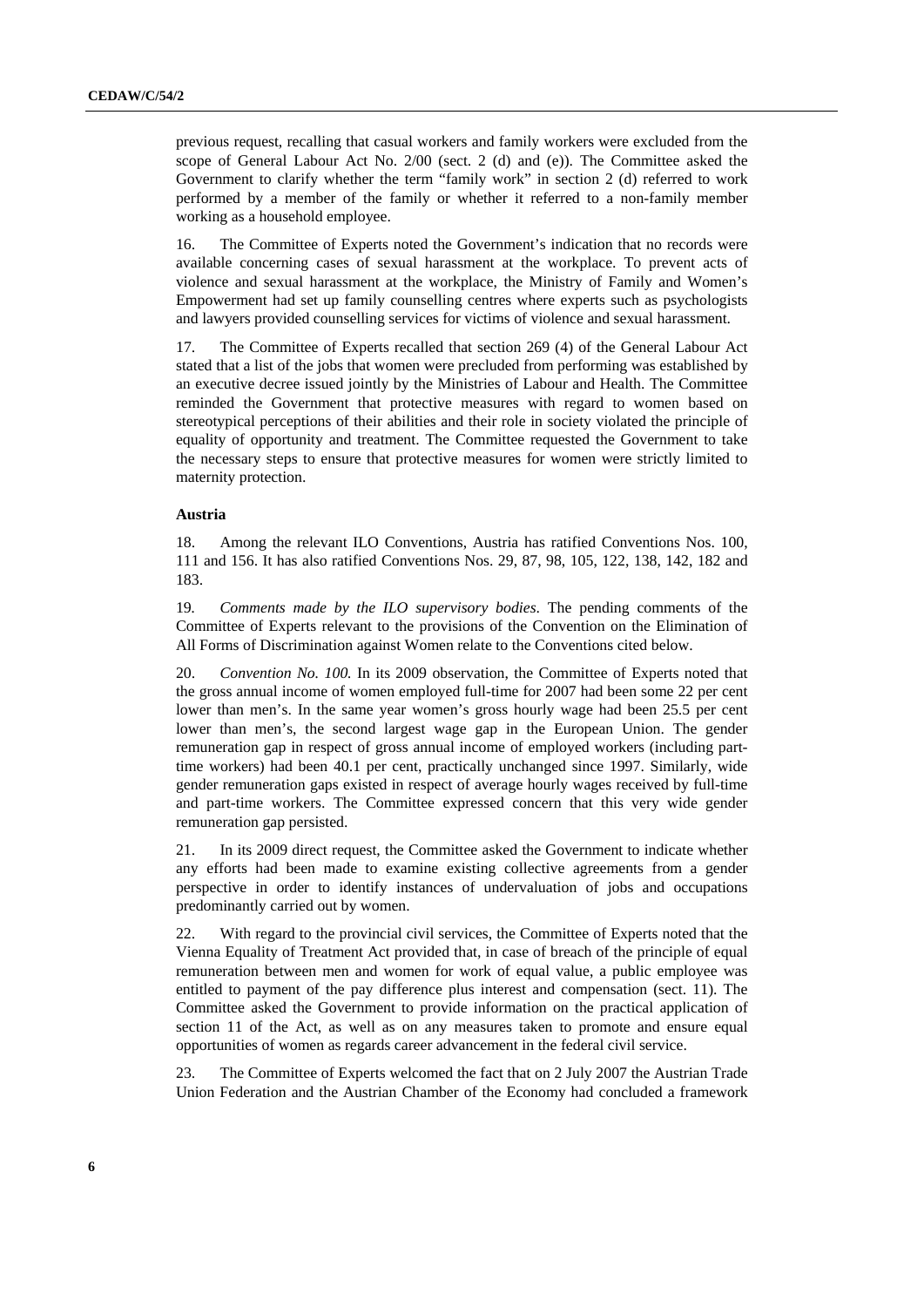agreement providing for the fixing of a minimum wage of  $\epsilon$ ,000 in the various sectoral agreements.

24. The Committee of Experts noted that a project under the Federal Ministry for Women's Affairs had established a set of 20 indicators for monitoring earning differentials between men and women. The Committee also noted that tripartite consultations were ongoing on a National Action Plan for Equality which was expected to include measures to promote equal remuneration.

25. The Government's most recent report was examined by the Committee of Experts at its November-December 2012 session.

26. *Convention No. 111.* In its 2009 direct request, the Committee of Experts noted that amendments had been made to the equal treatment legislation in 2008, which had, inter alia*,* clarified that protection against discrimination in respect of termination also applied to nonextension of a fixed-term contract and during probation. With regard to discriminatory terminations, the amendments granted the victim the right to choose between reinstatement and compensation.

27. The Committee of Experts noted that the elimination of hidden, structural and direct discrimination against women in the workplace remained a declared priority for the Government. Tripartite discussions on the possible introduction of enforceable workplace agreements on gender equality were ongoing. With regard to work and family responsibilities, efforts had focused on strengthening the role of men in parenting and on increasing childcare availability and reintegration after childcare breaks. Recent reforms of the childcare allowance were expected to increase the number of men making use of this entitlement. A study assessing the implementation of the right to part-time work for parents had found a 14 per cent share of men making use of this entitlement. A disadvantage found had been that those in part-time work had taken over less complex tasks. The Committee requested the Government to continue to provide information on the measures taken in this regard.

28. The Government's most recent report was examined by the Committee of Experts at its November-December 2012 session.

## **Cyprus**

29. Among the relevant ILO Conventions, Cyprus has ratified Conventions Nos. 100 and 111. It has also ratified Conventions Nos. 29, 45, 87, 97, 98, 105, 122, 138, 142, 143, 182 and 183.

30. *Comments made by the ILO supervisory bodies*. The pending comments of the Committee of Experts relevant to the provisions of the Convention on the Elimination of All Forms of Discrimination against Women relate to the Conventions cited below.

31. *Convention No. 100*. In its 2010 observation, the Committee of Experts noted with interest the adoption of Act No. 38(I) of 2009 (Amendment) regarding equal remuneration between men and women for the same work and for work of equal value, amending Act No. 177(I) of 2002 and Act No. 193(I) of 2004 (Basic Acts). The Committee noted that Act No. 38(I) of 2009 strengthened the definitions of direct and indirect discrimination based on sex, and of remuneration, and inserted provisions regarding the promotion of equal remuneration through social dialogue and dialogue with non-governmental organizations concerned. The Act also provided for out-of-court protection of victims of discrimination (complaints can be submitted to the Ombudsman's Office), enhanced the accessibility of legal proceedings and the provision of legal aid by the Gender Equality Committee in Employment and Vocational Training, and clarified the shifting of the burden of proof to the respondent.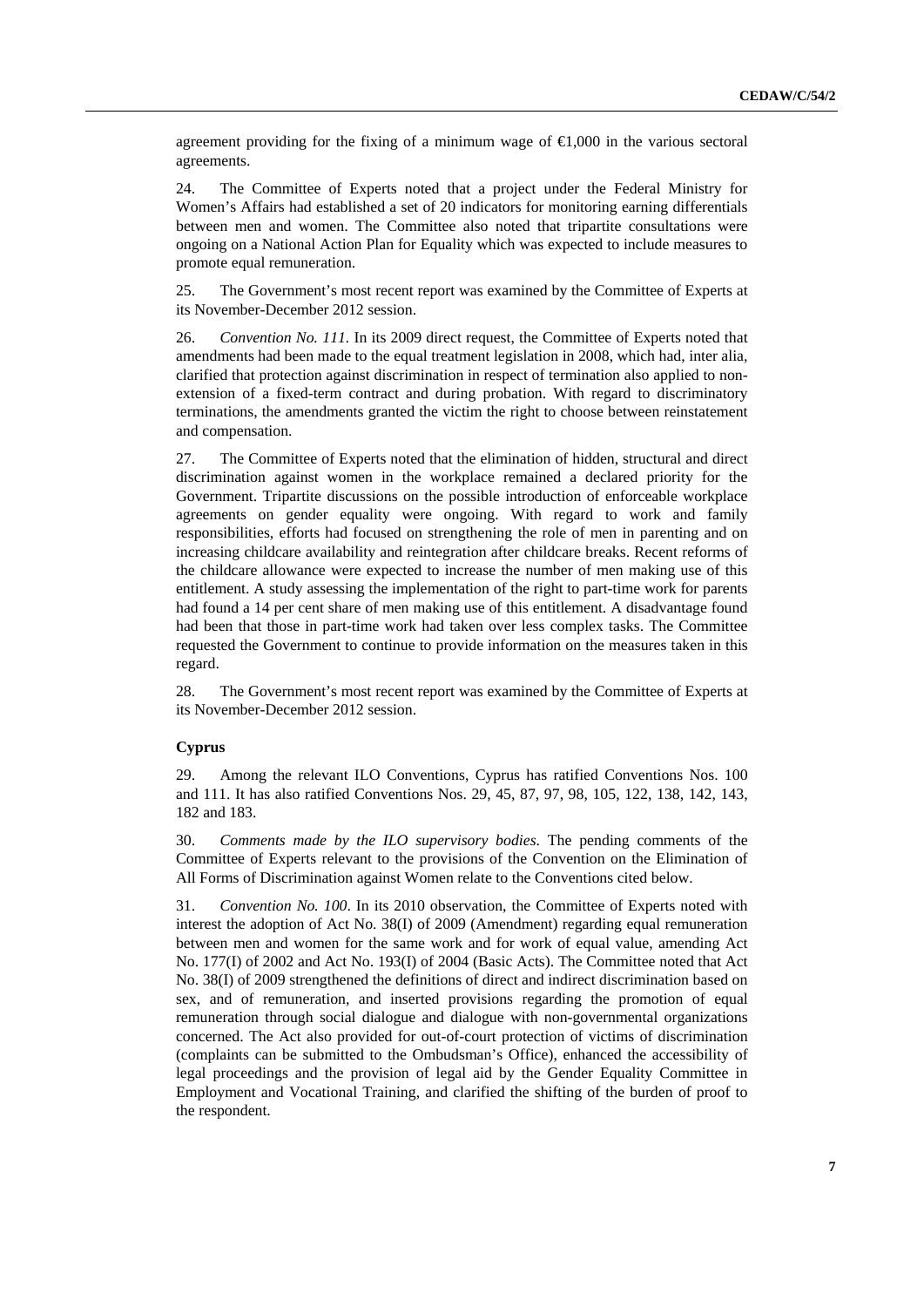32. In its 2010 direct request, the Committee of Experts noted that the overall gender remuneration gap remained relatively high. The Committee noted the findings and proposals made by the "Analysis of the gender pay gap in Cyprus and practical suggestions for reducing the gap" with respect to the underlying causes of the gender pay gap and the unexplained difference in wages which was presumed to be due to discrimination. The Committee noted that the Ministry of Labour and Social Insurance, with inputs from the social partners, had developed a project with concrete measures aimed at reducing the gender pay gap to be implemented during 2009–2013, and to be co-financed by the European Social Fund.

33. The Committee of Experts noted that employers' and workers' organizations had been invited to examine the compliance of the provisions of collective agreements with the equal pay legislation. The Committee asked the Government to provide information on any action undertaken by the social partners to examine the compliance of provisions of collective agreements with the equal pay legislation, and the results achieved.

34. The Committee noted that the increase in the minimum wage rates in 2008 and 2009, as well as the expansion of their coverage to security guards and employees with sanitation and caring duties, had contributed to reducing the gender pay gap.

35. The Government's most recent report was examined by the Committee of Experts at its November-December 2012 session.

36. *Convention No. 111.* In its 2010 direct request, the Committee noted with interest that the Government had further improved its national legislative framework on equality between men and women, in particular through the adoption of Law No. 39(I) of 2009 (Amendment) regarding Equal Treatment between Men and Women in Employment and Vocational Training, Law No. 40(I) of 2009 (Amendment) concerning Equal Treatment of Men and Women with respect to Social Security Professional Schemes, and Regulation No. 176/2009 concerning Independent Assistance to victims of Discrimination. The new legislation enhanced the protection afforded to victims of discrimination, provided for outof-court protection of victims of sex discrimination, independent aid for victims of discrimination by the Gender Equality Committee on Employment and Vocational Training and included provisions regarding the shifting of the burden of proof to the respondent.

37. The Committee of Experts noted the Government's confirmation that the equality legislation and code of practice covered both quid pro quo and hostile environment sexual harassment. It also noted the information on the sexual harassment claims handled by the Equality Authority, as well as its involvement in training activities in this area. The Ministry of Labour and Social Insurance had also undertaken particular action, including training of its labour inspectors, to combat sexual harassment.

38. The Committee of Experts noted that no cases had been submitted regarding the practical application of section 4 (2) of the Law on Equal Treatment of Men and Women in Employment and Vocational Training, as amended, excluding certain occupations (listed in a schedule to the Law) from the Law's provisions concerning access to employment, vocational training and self-employment. With respect to paragraph 4 of the schedule, the Committee noted the Government's explanation that the restriction on the ground of sex for a profession relating to the provision of personal services to elderly and disabled persons could be objectively justified. The Committee also noted the Government's assurance that the Ministry of Labour and Social Insurance would give serious consideration to the Committee's comments concerning inherent job requirements and would hold discussions with the social partners, including on whether there was a need to amend the legislation. With respect to paragraph 7 of the schedule (prohibition of women in underground work) the Committee noted the Government's indication that, while the Equality Authority had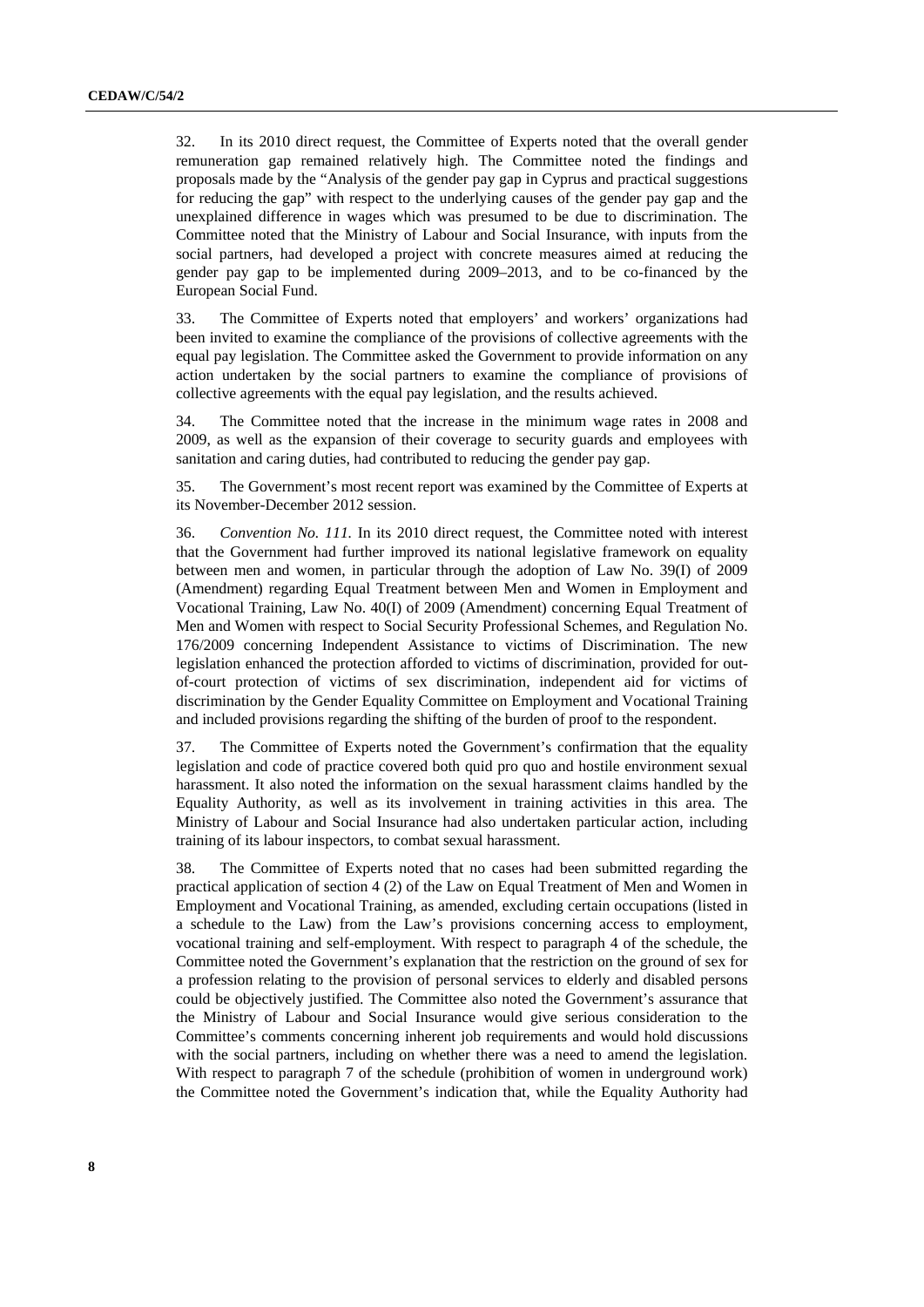pointed out that that provision should be repealed, for the national legislation to be amended, Cyprus first had to denounce ILO Convention No. 45.

39. The Committee of Experts recalled the low participation rate of women (54.3 per cent in 2006) in the labour market as compared to men (73.4 per cent in 2006), their concentration in certain occupational groups, and their low participation rate in initial training programmes offered by the Human Resources Development Authority (HRDA). The Committee noted from the most recent figures on women's participation rate in training programmes that the participation rate of women in training programmes offered by HRDA was increasing (34 per cent in 2008), but that men continued to represent the majority of the participants. The Committee also noted the information on the implementation of the Flexible Forms of Employment Project and on the number of women that had benefited from the schemes for the promotion of training and employability of economically inactive women and the unemployed during the period 2007–2008. Similar schemes would be implemented during the 2007–2013 programming period. The Committee further noted that HRDA was in the process of redesigning a comprehensive system aimed at evaluating its impact on the economy. The Committee asked the Government to provide the following: (a) information on the progress made in the design of the new HRDA evaluation system and on the manner in which it would assess the effectiveness and impact of training programmes offered in promoting equal opportunities between men and women in employment and occupation; (b) information on the specific measures taken to ensure that women had access to employment in a wider range of occupational groups and posts of responsibility, including through affirmative action measures; and (c) comprehensive and up-to-date statistical information on the position of men and women in the labour market.

40*.* The Government's most recent report was examined by the Committee of Experts at its November-December 2012 session.

41. *Convention No. 122.* In its 2011 observation, the Committee of Experts noted that a National Action Plan for reducing the gender pay gap covering the period 2010–2015 had been developed and schemes aimed at improving the productivity of small and mediumsized enterprises (SMEs) and at the enhancement of the competitiveness of microenterprises had been implemented by HRDA for the period 2010–2014. The Committee invited the Government to provide information on how the measures adopted had succeeded in mitigating the impact of the debt crisis on the labour market and had translated into the generation of productive and lasting employment opportunities.

42. *Convention No. 182.* In its 2011 observation, the Committee of Experts noted with satisfaction that section 2 of Law No. 87(I)/2007 defined "exploitation" as being the exploitation of labour or services of a person, including forced or compulsory labour or services, slavery or practices similar to slavery, servitude, the exploitation of the prostitution of others or other forms of sexual exploitation, including pornography and, in the case of children, the worst forms of child labour according to Convention No. 182.

43. The Committee of Experts had previously noted that the relevant national legislation (particularly the Children Law (Cap. 352)) had neither protected girls aged 16 to 18 nor boys under 18 from being used, procured or offered for prostitution. Noting the Government's statement that the Children Law was in the final stages of being revised, the Committee expressed the firm hope that the revised Law would prohibit the use, procuring and offering of all boys and girls under the age of 18 for the purpose of prostitution.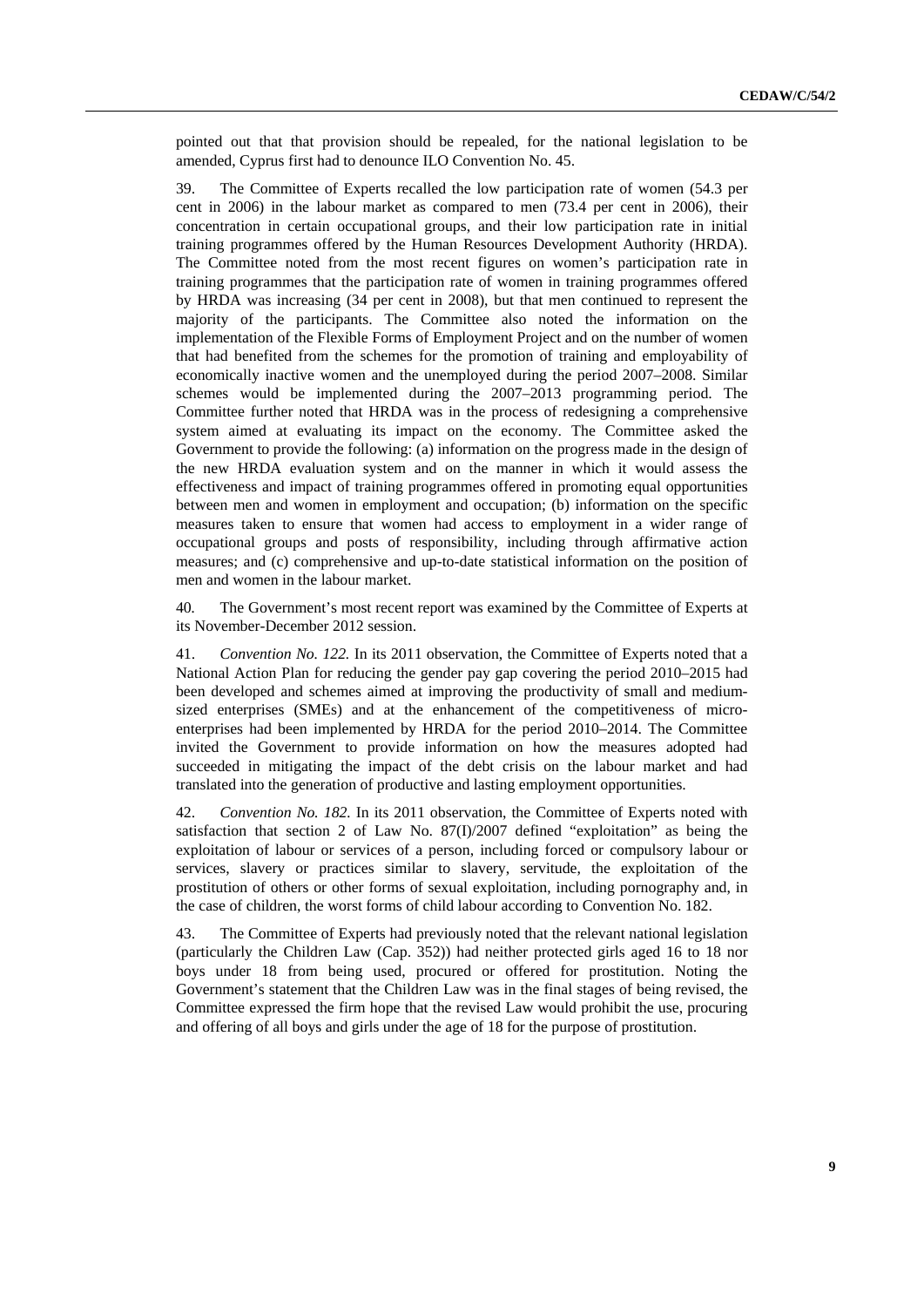#### **Greece**

44. Among the relevant ILO Conventions, Greece has ratified Conventions Nos. 100 and 111. It has also ratified Conventions Nos. 29, 45, 87, 98, 105, 122, 138, 142, 156 and 182.

45*. Comments made by the ILO supervisory bodies*. The pending comments of the Committee of Experts relevant to the provisions of the Convention on the Elimination of All Forms of Discrimination against Women relate to the Conventions cited below.

46. *Convention No. 100*. In its 2011 observation, the Committee of Experts recalled that the Greek General Confederation of Labour (GSEE) had expressed the view that the measures implemented in the framework of the structural reforms had an impact on the application of the Convention as they entailed far-reaching reform in the area of wages and the related system of collective bargaining, social security and security of employment, which could result in increasing discrimination in pay. GSEE was also concerned that the combined effect of the financial crisis, the growing informal economy and the implementation of structural reform measures adversely affected the negotiating power of women, and would lead to their overrepresentation in precarious low-paid jobs. GSEE further drew attention to the possible deterioration in the wages of domestic workers and workers in agricultural undertakings, excluded from the scope of the labour law protection.

47. The Committee of Experts noted that the measures taken in the framework of the support mechanism had subsequently introduced substantial wage reductions in the wider public sector, had frozen new recruitment in the core public sector and had reduced recruitment on the basis of private law contracts and external collaboration contracts. The Committee also noted that according to information received from the Office of the Ombudsman during the high-level mission, of the 770,000 employees in the wider public sector registered in a recent census, the vast majority had been women and that the measure of the labour reserve would likely have an impact on female unemployment. The Committee further noted from the mission report that Act No. 4024 of 27 October 2011 had also introduced a new public service statute, a new job classification and a new harmonized wage scale resulting in wage cuts of up to 50 per cent in certain cases. With a view to assessing the impact of the measures taken in the framework of the support mechanism on the application of the Convention in the public sector, the Committee asked the Government to provide full information, disaggregated by sex, on the distribution of men and women in the various occupations of the core and the wider public sector and the corresponding levels of remuneration, allowing an assessment of the evolution of the gender pay gap since 2009, as well as statistics of the number of male and female employees who had respectively been dismissed or who had been put in the "labour reserve".

48. The Committee of Experts noted that Act No. 3846 of 11 May 2010 on "financial management and responsibility" had institutionalized a range of flexible forms of employment including telework, part-time work, subcontracting by temporary employment agencies, rotation work, suspension of work, etc. while providing certain safeguards. The Committee noted from information from the Office of the Ombudsman, received during the high-level mission, that women had been identified as the ones most often offered flexible forms of employment, notably part-time or rotation employment – which had reduced wages. After the adoption of Act No. 3846/2010, part-time work had grown exponentially. Working mothers especially, returning from maternity leave, had been offered part-time and rotation work, reducing their levels of pay. While full statistical and sex-disaggregated data still had to be provided on the use of part time work, rotation work and flexible forms of employment, the Committee was nevertheless concerned at the reportedly disproportionate impact of the legislative measures regarding flexible forms of employment on women's levels of pay. The Committee asked the Government to take the necessary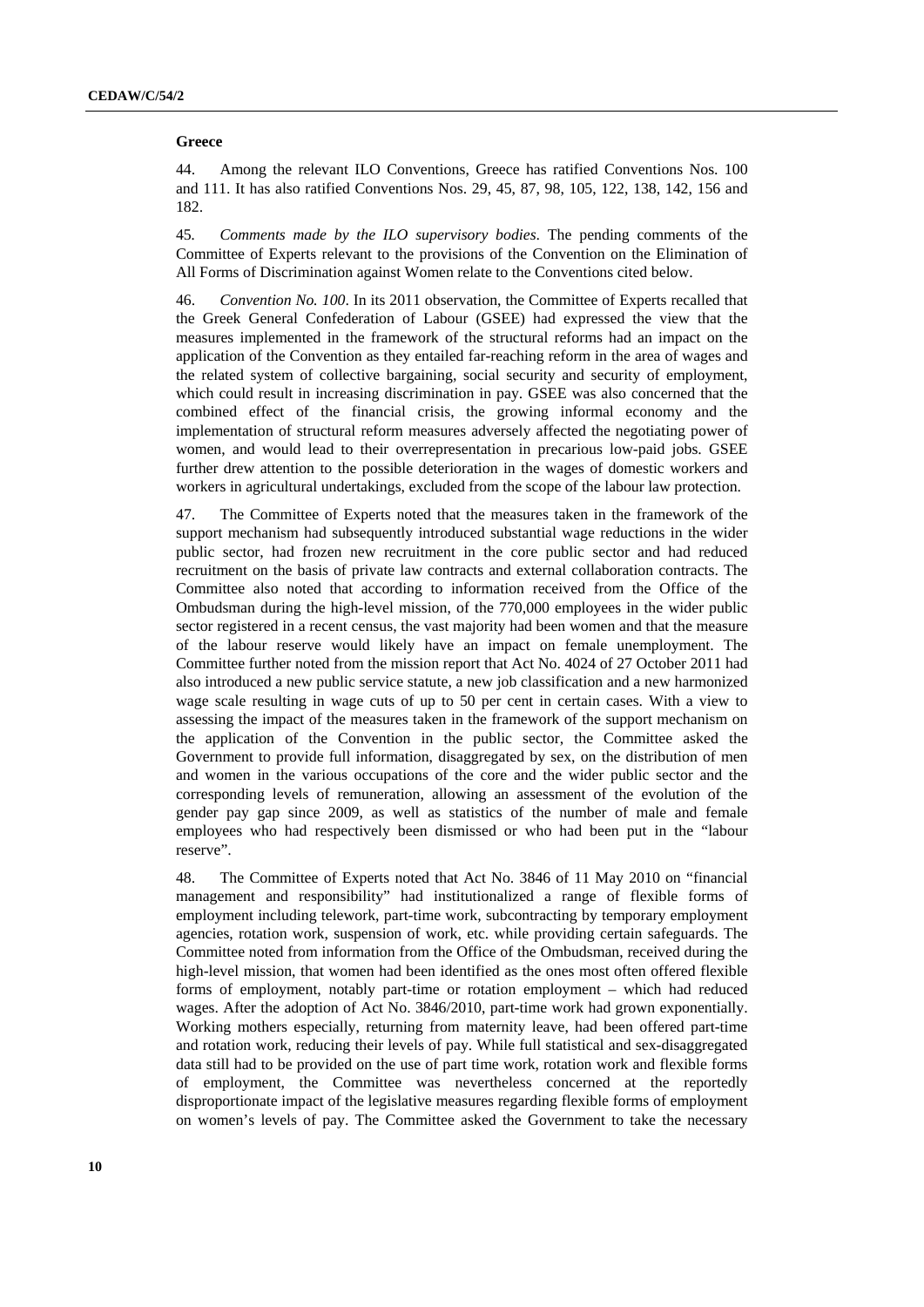measures to monitor the evolution and impact of the austerity measures on the remuneration of men and women in the private sector with a view to determining the most appropriate measures to avoid a widening of the gender pay gap and address existing wage differentials between men and women. To this end, the Committee also asked the Government to collect and provide comprehensive information on the following: (a) statistics disaggregated by sex, showing an evolution of the levels of remuneration of men and women in full-time and part-time employment, in the various economic sectors, industries and occupations, with an indication of the economic sectors and industries most affected; (b) the number of men and women, in particular working mothers returning from maternity leave, who have suffered from pay reductions due to a change in their working arrangements (forms of employment, i.e. part-time work, suspension of work, rotation work or subcontracting by temporary employment agencies) with an indication of the number of workers upon whom the employer has unilaterally imposed the conversion of employment with full pay to rotation work or part-time work with lower pay; and (c) information, disaggregated by sex, showing an evolution of the wage levels of domestic workers and workers in agricultural undertakings.

49. Recalling that collective agreements had been a principal source of determining rates of remuneration, the Committee of Experts called upon the Government to bear in mind that collective bargaining was an important means of addressing equal pay issues in a proactive manner, including unequal pay that arose from indirect discrimination on the ground of sex.

50. The Committee of Experts noted the Government's indication that Act No. 3896/2010 transposing Directive 2006/54/EC of the European Parliament and the Council (recast) replaced the previous legislation regarding equality (Act No. 3488/2006 and Act No. 1414/1984) and enhanced the principle of equal remuneration for men and women. The Committee recalled the need for effective enforcement of the legislation applying the Convention. The Committee noted that Act No. 3896/2010 strengthened the competencies of the Greek Office of the Ombudsman (Gender Equality Department) to address gender equality, including equal pay, and to collaborate with the labour inspectorate, including during mediation, joint inspections and provision of advice. The Committee noted from the Special Report of the Office of the Ombudsman on equal treatment of men and women in employment and labour relations (November 2009) that 25.99 per cent of the cases regarding unfair treatment had related to pay. The Committee noted from the high-level mission report that the labour inspectorate was entrusted with supervision of the legislation on equality between men and women (sect. 2 (2) (g) of Act No. 3996/2011), but did not appear to have the ability to address equality cases effectively. The Committee asked the Government to collect and provide information on the number and nature of cases regarding pay discrimination between men and women handled by the Office of the Ombudsman, as well as information on instances of wage inequalities between men and women detected and remedied by the labour inspectorate and cases handled by the courts.

51*.* The Government's most recent report was examined by the Committee of Experts at its November-December 2012 session*.* 

52. *Convention No. 111.* In its 2011 observation, the Committee of Experts noted the discussion that had taken place in the Committee on the Application of Standards during the 100th session of the International Labour Conference (June 2011) with regard to the application by Greece of Convention No. 98. It noted that the Conference Committee welcomed the Government's indication that it had been working on arrangements with ILO for the visit of a high-level mission proposed by the Committee of Experts to facilitate a comprehensive understanding of the issues raised by GSEE in its comments concerning the application of Conventions Nos. 81, 87, 95, 98, 100, 111, 122, 138, 150, 154 and 156, all ratified by Greece. The Conference Committee also considered that contact with the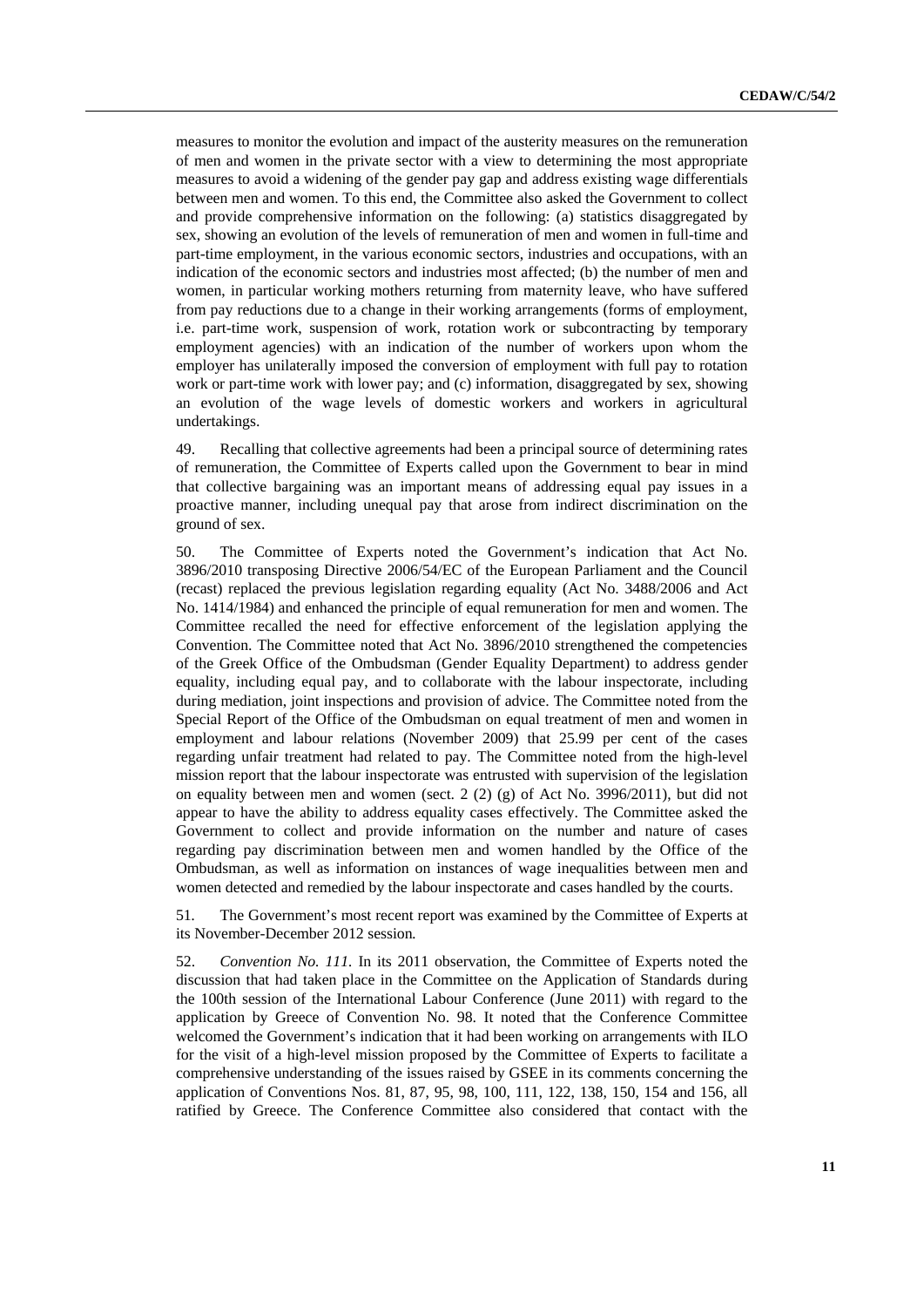International Monetary Fund and the European Union would assist the mission in its understanding of the situation (Provisional Record No. 18, part II, pp. 68–72). The Committee took note of the report of the high-level mission which visited the country from 19 to 23 September 2011.

53. The Committee of Experts recalled that GSEE had expressed the view that the reforms introduced by the measures taken in the framework of the support mechanism had a direct impact on the application of Convention No. 111 and were likely to lead to an increase in multiple discrimination on the grounds of gender, ethnic or racial origin, age, family responsibilities or disability.

54. The Office of the Ombudsman had observed, since May 2008, a constant and dramatic increase in complaints concerning unfair dismissals due to pregnancy or maternity leave and sexual harassment. The Committee of Experts noted that on 9 November 2011 overall unemployment was at 16.7 per cent, with 20.3 per cent female unemployment (Eurostat data). However, according to the information received from the Office of the Ombudsman, a large number of women had joined the ranks of the "discouraged" workers who were not accounted for in the statistics. SMEs, which constituted an important source of female and youth employment, had been closing down on a massive scale. The Committee asked the Government to take the necessary measures, in cooperation with the social partners and the Office of the Ombudsman, to monitor the evolution and impact of the austerity measures on equality of opportunity and treatment in private sector employment with a view to determining the most appropriate measures to address any direct or indirect discrimination based on sex with respect to access to employment and occupation, terms and conditions of work, and security of employment.

55. The Government's most recent report was examined by the Committee of Experts at its November-December 2012 session.

56. *Convention No. 156.* In its 2011 observation, the Committee of Experts noted that Act No. 3896/2010 (sect. 20) and Act No. 3996/2011 provided specific protection against unfair dismissals and extended to 18 months the period of time during which working mothers could not be dismissed after their return from maternity leave. Despite these protective provisions, the Committee noted from the information provided by the Office of the Ombudsman that working mothers returning from maternity leave had in particular been offered part-time and rotation work. Mothers returning from maternity leave had been asked to work one day per week whereas the other workers had continued regular work (or worked more days in the week). The Committee, therefore, called upon the Government to make every effort to ensure that the progress achieved by previous action taken to address the needs of workers with family responsibilities in respect of access to free choice of employment, vocational training, terms and conditions of work and social security, as well as childcare and family services, would not be reversed. The Committee encouraged the Government to intensify its efforts to promote a broader understanding of the principle of gender equality and awareness of the rights and needs of workers with family responsibilities, and to address gender stereotypes regarding the role of men and women with respect to family responsibilities. The Committee also asked the Government to monitor carefully the impact of the austerity measures on the employment situation of both male and female workers with family responsibilities and provide information, disaggregated by sex on the number of workers with family responsibilities affected by rotation employment and part-time work, including working mothers returning from maternity leave, whose contracts had been converted into part-time contracts and on whom the employer had unilaterally imposed rotation employment or part-time work.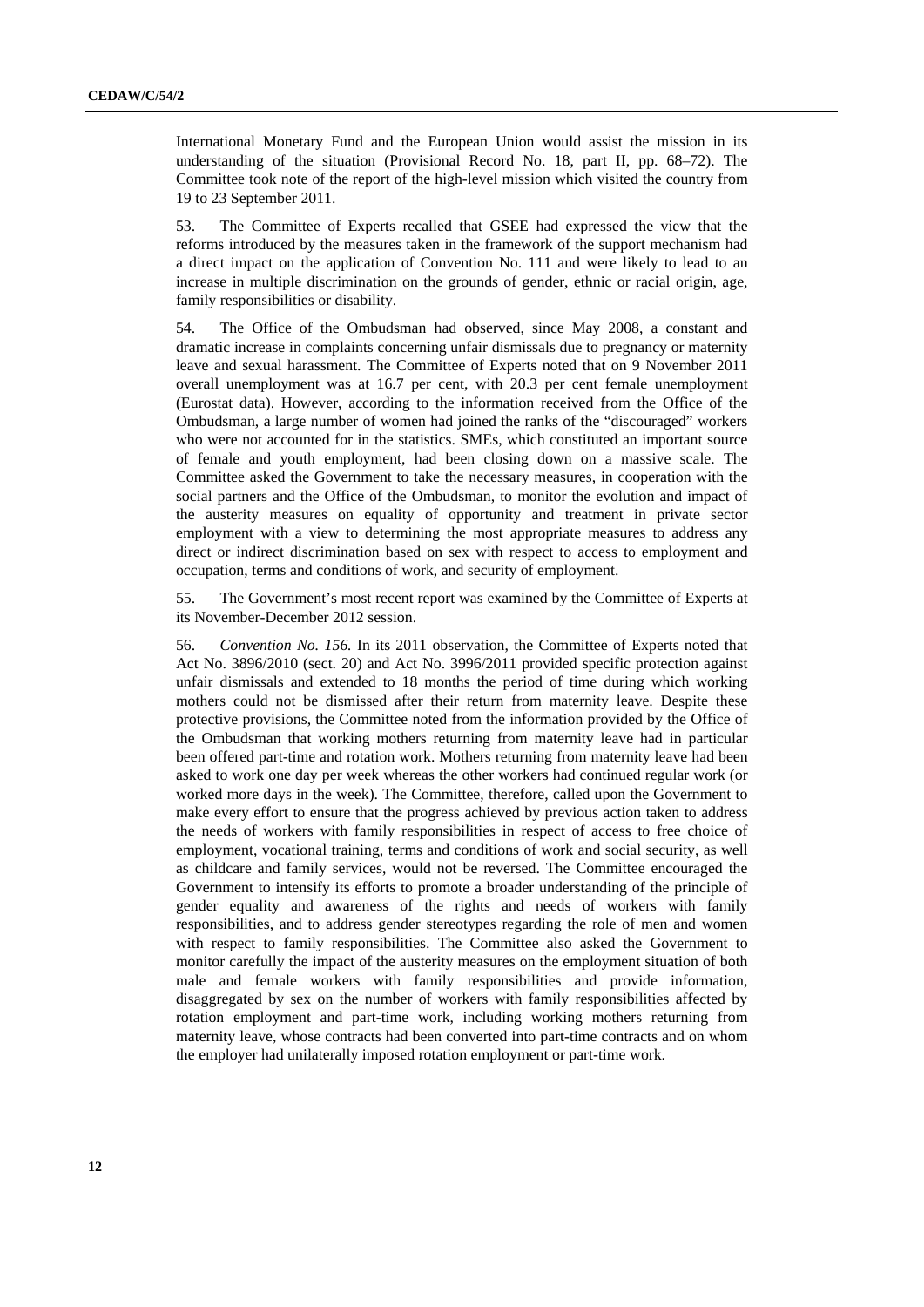#### **Hungary**

57. Among the relevant ILO Conventions, Hungary has ratified Conventions Nos. 100 and 111. It has also ratified Conventions Nos. 29, 87, 98, 105, 122, 138, 142, 182 and 183.

58. *Comments made by the ILO supervisory bodies*. The pending comments of the Committee of Experts relevant to the provisions of the Convention on the Elimination of All Forms of Discrimination against Women relate to the Conventions cited below.

59. *Convention No. 100.* In its 2011 direct request, the Committee of Experts noted that the Government's report had not been received. The Committee therefore repeated its direct request, noting that in 2007, the Gender Equality Section of the Ministry of Social Affairs and Labour had set up a Working Group on equal pay for equal work which had conducted a range of activities, including the preparation of several studies, the collection of genderdisaggregated pay data and the preparation of a pay analysis. The Committee also noted the Government's indication that since 2006, the gender pay gap had been widening, in particular in the public sector. The Committee noted in particular the considerable earnings gap in some industries in 2009 such as "financial and insurance activities" (43 per cent), where women were employed in an overwhelming proportion (63.6 per cent of women compared to 25.2 per cent of men). The Committee asked the Government to continue to provide information on measures taken to address the gender pay gap in the public and the private sectors, as well as information on measures taken to address occupational segregation.

60. The Committee of Experts noted from the Government's report that inspections had been conducted by the Equal Treatment Authority and measures had been taken where there had been a failure to adopt a gender equality plan. It also noted that the principle of equal pay for equal work had been promoted by the Authority through lectures and conferences given to the representatives of both employer and employee organizations.

61. The Committee of Experts noted that the development of a long-term National Strategic Plan on the Promotion of Gender Equality had begun in 2007. The aims of the Plan included ensuring equal economic independence for women and men, eliminating the gender pay gap and employment disparities, and eliminating gender stereotypes in society. The Committee also noted the Government's indication that action plans would be developed on a biennial basis and would contain short-term measures to ensure implementation of the priorities identified by the Plan. The Committee, furthermore, noted the reference to Government Decision No. 1008/2009 (I.28.) on the functioning of the Council for Social Equality between Women and Men.

62. The Committee of Experts noted from the Government's report that career structures and salary systems were able, in principle, to specify work and jobs of equal value in the public sector. In the absence of specific information on job evaluation, the Committee requested the Government to provide information on any measures taken or envisaged to promote job evaluation methods.

63. The Committee of Experts noted that the Supreme Court had delivered some decisions concerning pay discrimination. It also noted the Government's indication that the Equal Treatment Authority had the power to investigate cases of violation of the principle of equal pay for equal work, and was assisted by an advisory board of equal treatment in this regard. The Committee noted the opinion of the Advisory Board on the Principle of Equal Pay for Equal Work (384/2008 viewpoints). The Committee asked the Government to provide information on the measures taken or envisaged to ensure the effective contribution of labour inspectors to the application of the principle of the Convention.

64*.* The Government's most recent report was examined by the Committee of Experts at its November-December 2012 session.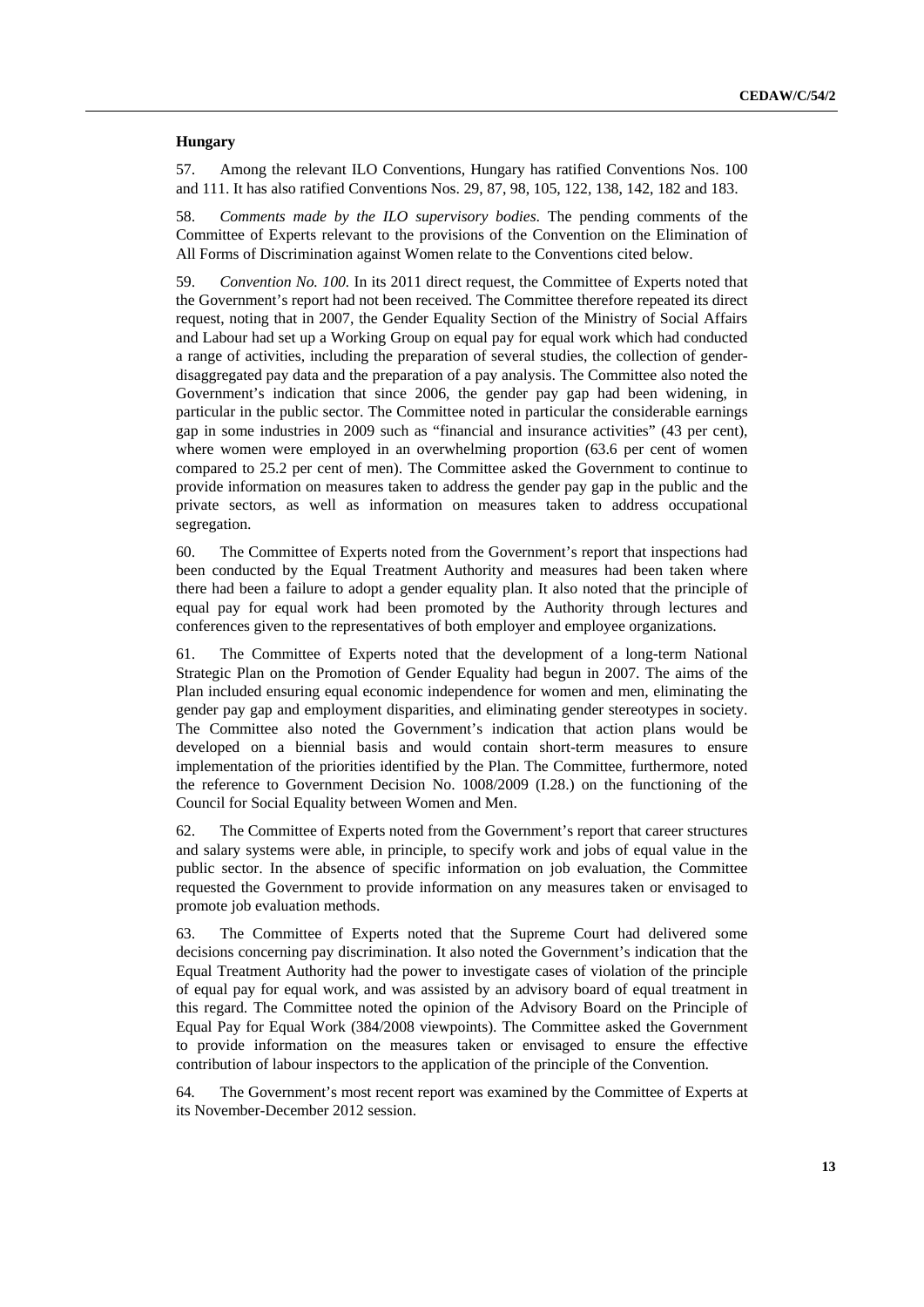65. *Convention No. 111*. In its 2011 direct request, the Committee of Experts noted that, pursuant to section 63 (4) of the Equal Treatment Act (ETA), "[b]udgetary organizations employing more than 50 persons, as well as legal entities in which the State had a majority ownership were obliged to draw up an equal opportunities plan". The Committee noted however that the number of proceedings launched in order to inspect budgetary authorities and legal entities remained low.

66. The Committee of Experts noted from the Government's report the low number of sexual harassment cases, which might suggest that women encountered difficulties in practice in having access to the remedies provided by the ETA. The Committee requested the Government to provide information on measures taken to address the difficulties encountered in the investigation of complaints related to sexual harassment, and the fear of reprisals.

67. The Committee of Experts noted the National Strategic Plan to Promote the Social Equality of Men and Women, the aims of which included creating economic independence for women and men; supporting better harmony of professional, private and family life; supporting equal rate of male-female participation in political and economic decisionmaking; and ending gender-related stereotypes in society. The Committee also noted the Government's indication that short-term measures for the implementation of the Plan would be specified every two years. The Committee asked the Government to provide specific information on how occupational segregation was addressed in the Plan, or through other means; and indicate any results achieved through the Hungarian EQUAL Community Initiative Programme to address job segregation.

68. With regard to labour inspections, the Committee of Experts noted that the Government still did not intend to review section 3 (2) of Act LXXV of 1996 on Labour Inspection in order to expand the mandate of the labour inspectors to address violations of equal treatment on a routine basis, and not only in response to a complaint. The Committee requested the Government to indicate whether measures had been taken or envisaged to prevent reprisals against workers bringing complaints to the attention of the labour inspectorate or the Equal Treatment Authority relating to violations of the principles of the Convention.

69. The Government's most recent report was examined by the Committee of Experts at its November-December 2012 session.

#### **Pakistan**

70. Among the relevant ILO Conventions, Pakistan has ratified Conventions Nos. 100 and 111. It has also ratified Conventions Nos. 29, 45, 87, 89, 98, 105, 138 and 182.

71*. Comments made by the ILO supervisory bodies*. The pending comments of the Committee of Experts relevant to the provisions of the Convention on the Elimination of All Forms of Discrimination against Women relate to the Conventions cited below.

72. *Convention No. 100.* In its 2011 observation, the Committee of Experts recalled its previous comments asking the Government to ensure that the draft Employment and Service Conditions Act was in full conformity with the Convention. The Committee noted that the draft Act would be sent to the provinces for consideration. The Committee asked the Government to provide information on the measures taken to ensure that legislation giving effect to the Convention provided for equal remuneration for men and women for work of equal value, and that the equal remuneration principle applied both in the public and private sectors, as well as to all aspects of remuneration.

73. The Committee of Experts noted that the Government had reiterated that the same wages for men and women applied to the same job. Recalling that there was a tendency to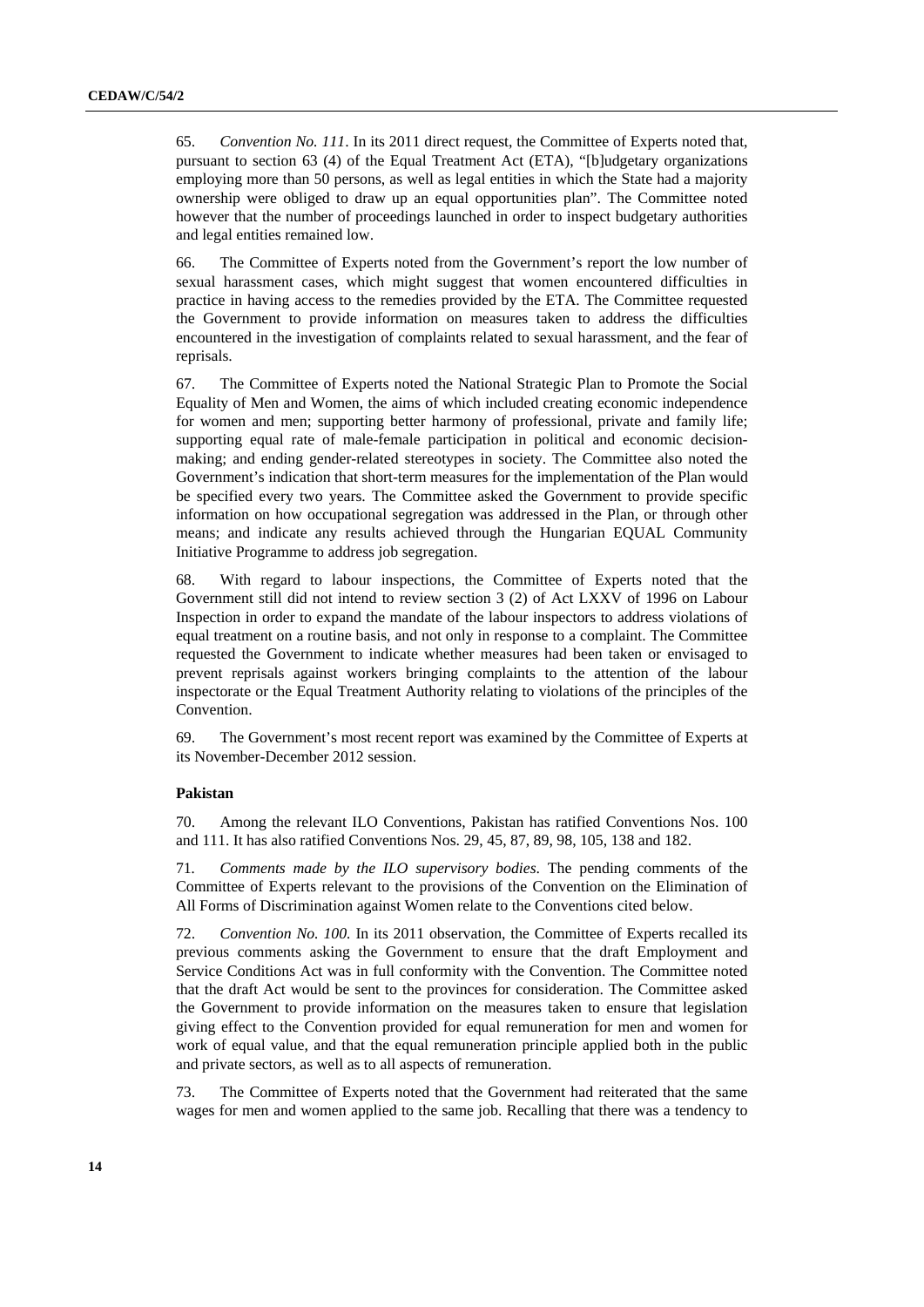set lower wage rates for sectors predominantly employing women, the Committee asked the Government to provide information on how it was ensured that the setting of minimum wages was free from gender bias.

74. The Committee of Experts recalled the comments from the Pakistan Workers' Federation stressing the need to amend the relevant legislation with a view to ensuring its effective enforcement by the labour inspection services, to which no reply had been provided by the Government. The Committee once again encouraged the Government to take appropriate measures with a view to strengthening the mechanisms to enforce the principle of equal remuneration for men and women for work of equal value, including the provision of training for the labour inspectorate and for judges, as well as awareness-raising activities for the general public.

75. *Convention No. 111.* In its 2010 observation, the Committee of Experts noted the Government's continued reference to the Constitution of Pakistan, and its indication that the provisions of the law had been fully implemented. The Committee recalled that for the purpose of achieving the objectives of the Convention, it was essential to acknowledge that no society was free from discrimination, thus continuous action was required to address it. The Committee asked the Government to take steps to ensure that the Employment and Service Conditions Act included provisions expressly defining and prohibiting direct and indirect discrimination, in all aspects of employment and occupation, for all workers, on at least all the grounds set out in article 1, paragraph 1 (a), of the Convention.

76. The Committee of Experts recalled the National Gender Reform Plan, which according to the Government provided for measures to increase women's employment in the public sector, and the 10 per cent quota system in government employment at the federal level. The Committee requested the Government to provide more detailed information on the implementation of the public sector quota system, including statistical information on the distribution of men and women in the different government departments, jobs and positions.

77. The Committee of Experts noted that according to the Labour Force Survey 2010– 11 the labour force participation rate (refined) had been 68.7 per cent for men and 21.7 per cent for women (70 per cent for men and 27.6 per cent for women in the rural area; and 66.4 per cent for men and 10.7 per cent for women in the urban area). The Committee noted that the gender differential as regards labour force participation continued to be high, both in the rural area and the urban area. The Committee also noted that the percentage of women in the category of unpaid family workers remained high in 2010–2011 (63.4 per cent). The Committee asked the Government to provide detailed information on the specific measures taken to promote and ensure women's equality of opportunity and treatment in employment and occupation in the public sector, and the specific measures taken to enable women to move from the informal to the formal economy. It also asked the Government to provide information on any measures taken or envisaged to promote equal access of women and girls to education and training at all levels, including in the context of the National Education Policy.

78. The Committee of Experts recalled its previous request for information on the effective implementation of the Protection against Harassment of Women at the Workplace Act 2010. The Government replied that committees were to be established at the workplace to implement the Act. The Committee noted that the preamble to the Act referred to the protection of women from harassment at the workplace, while the definition of "complainant" meant a woman or man who had being aggrieved by an act of harassment (sect. 2). The Committee asked the Government to provide information on any measures taken or envisaged under the Act so as to protect men and women equally against sexual harassment.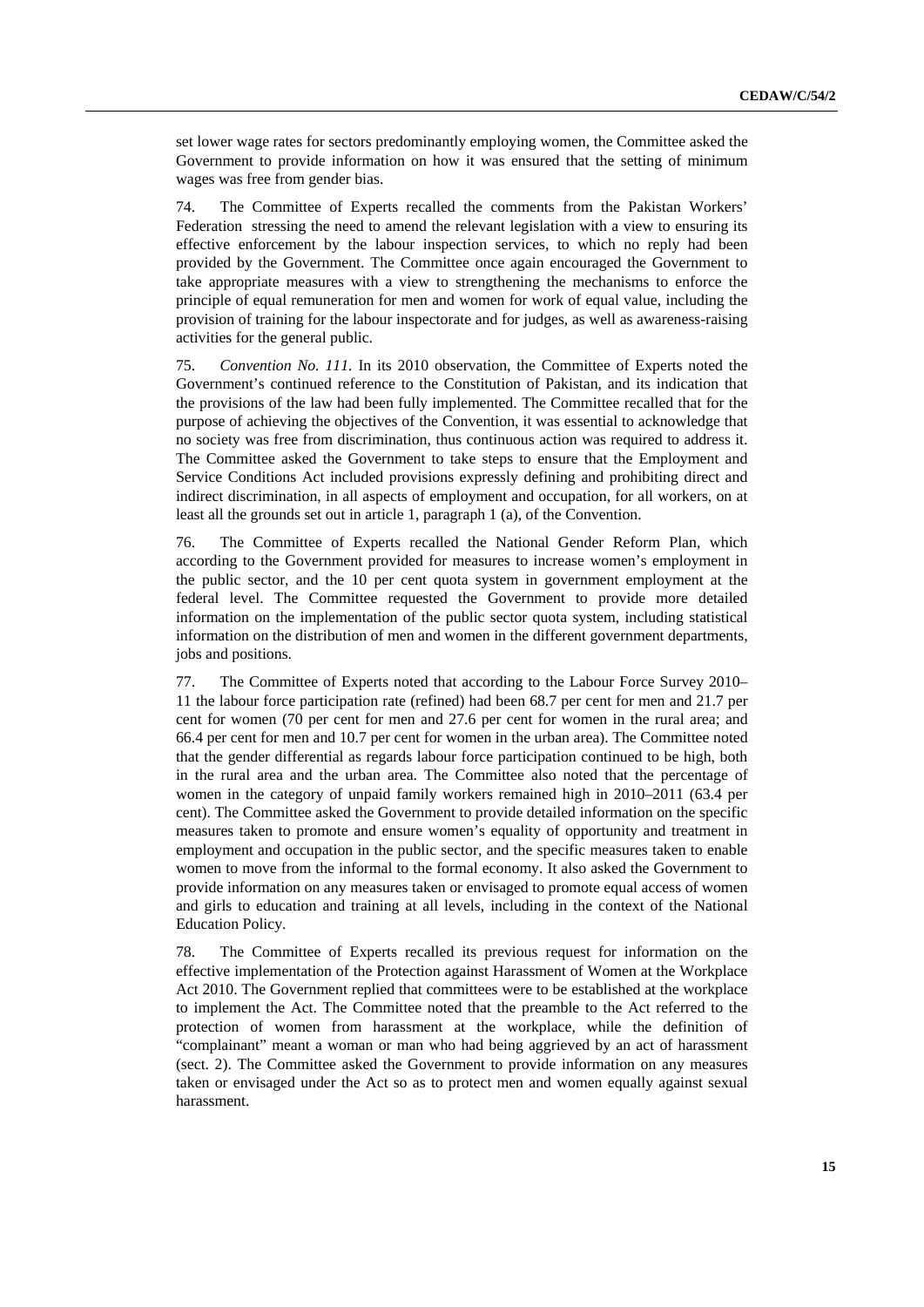#### **Solomon Islands**

79. Among the relevant ILO Conventions, Solomon Islands ratified Conventions Nos. 100 and 111 in April 2012. It has also ratified Conventions Nos. 29, 45, 87, 98, 105 and 182.

80*. Comments made by the ILO supervisory bodies*. The pending comments of the Committee of Experts relevant to the provisions of the Convention on the Elimination of All Forms of Discrimination against Women relate to the Conventions cited below.

81. *Convention No. 45.* In its 2011 direct request, the Committee of Experts noted the reference made to the ongoing labour law reform in the country with technical assistance from ILO. It also noted that the Government requested technical assistance from ILO to evaluate the implications of a possible ratification of ILO Convention No. 176 (1995) concerning Safety and Health in Mines and the possible denunciation of Convention No. 45.

#### **The former Yugoslav Republic of Macedonia**

82. Among the relevant ILO Conventions, The former Yugoslav Republic of Macedonia has ratified Conventions Nos. 100 and 111. It has also ratified Conventions Nos. 3, 29, 45, 87, 89, 97, 98, 103, 105, 122, 138, 142, 143, 156 and 182.

83. *Convention No. 111.* In its 2011 observation, the Committee of Experts noted with interest the adoption of the Law on Prevention and Protection against Discrimination on 8 April 2010, which had entered into force on 1 January 2011. The Law, which applies to both the public and the private sectors, covers, inter alia, work, labour relations and education. It defines and prohibits direct and indirect discrimination based on "sex, race, skin colour, gender, belonging to a marginalized group, ethnic origin, language, citizenship, social origin, religion or confession, other types of belief, education, political belonging, personal or social status, mental and physical disability, age, family or marital status, property status, health condition or any other grounds established by the law or by ratified international agreements", thus covering all the grounds enumerated in article 1, paragraph 1 (a), of the Convention as well as a number of additional grounds pursuant to article 1, paragraph 1 (b). The Law also made provision for addressing victimization and created a category of "more severe forms of discrimination" which included multiple, repeated or prolonged discrimination. It also provided for the adoption of affirmative action measures until actual equality was achieved and set out the procedure to be established regarding discrimination claims being brought before the Commission for protection against discrimination and before the courts.

84. In its 2011 direct request, the Committee of Experts once again requested the Government to provide information on any relevant judicial or administrative decisions that applied section 9 of the Labour Relations Law prohibiting sexual harassment.

85. The Committee of Experts recalled the various initiatives taken by the Government to promote equality of treatment and opportunity between men and women in the labour market, including with respect to Roma women and women from other minorities, such as Albanian women. The Committee requested the Government to continue to provide information on the measures taken to implement the National Action Plan for Gender Equality and their results in terms of the participation of women in the labour market, by economic sector, including women from minorities.

86. The Government indicated that the State administration bodies had not drafted nor submitted any plans for the promotion of gender equality, pursuant to the Law on Equal Opportunities for Men and Women as the adoption of such plans was linked to the adoption of the National Action Plan on Equal Opportunities for Men and Women which had not yet